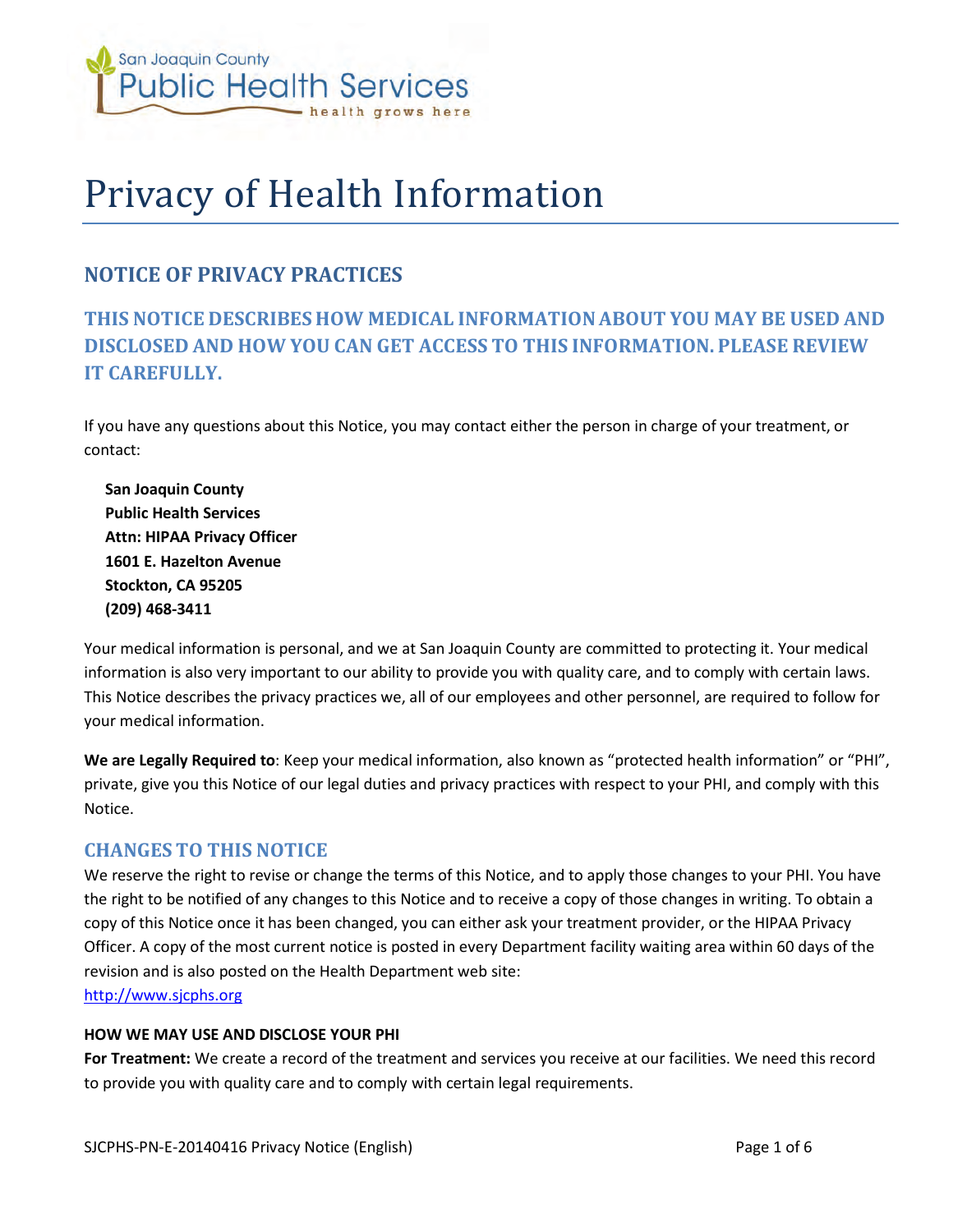Your treatment team may disclose your PHI to other doctors, therapists, nurses, students in training, or other personnel who are involved in taking care of you. For example, a doctor treating you may need to know if you are taking other medications. Your treatment team may share your PHI in order to coordinate the different things you need, such as prescriptions, or repeat lab work.

We also may disclose your PHI to people outside this agency who may be involved in your treatment such as your case manager, or other third parties for coordination and management of your health care.

We may use and disclose your PHI to contact you with a reminder that you have an appointment for treatment. You have the right to tell us how you want to receive appointment reminders. A form may be provided to you for this request.

We may use and disclose your PHI to recommend possible treatment options or alternatives that may be of interest to you. Additionally we may use and disclose PHI to tell you about health-related benefits or services that may be of interest to you (for example, Medi-Cal eligibility or Social Security benefits). You have the right to refuse this information.

**For Payment**: We use and disclose your PHI in order to get paid for the treatment and services we have provided you. For example, insurance companies require that our bills include descriptions of the treatment and services we have provided you. We will only disclose the minimum necessary information to accomplish this purpose and will not divulge the entire contents of your file unless required.

**For Health Care Operations**: We may use and disclose your PHI to operate our facilities, and to meet certain state and federal regulations. For example, we may use your PHI to review our treatment and services and to evaluate the performance of our staff in caring for you.

# **USES AND DISCLOSURES THAT REQUIRE YOUR AUTHORIZATION**

Generally, we may not use or disclose your protected health information without your permission. Further, once your permission has been obtained, we must use or disclose your protected health information in accordance with the specific terms of permission.

#### **USES AND DISCLOSURES OF PHI THAT GIVE YOU THE OPPORTUNITY TO OBJECT** Unless you

object, we may disclose your PHI to a friend or family member, your parent or any other person designated by you who is involved in your health care or payment for your health care. Your objection must be in writing. We will not honor the objection in circumstances where doing so would expose you or someone else to danger, as determined by your treatment team. Additionally, in the event of a disaster we may disclose your PHI to a disaster relief agency such as the Red Cross, so that your family can be notified about your condition, status and location.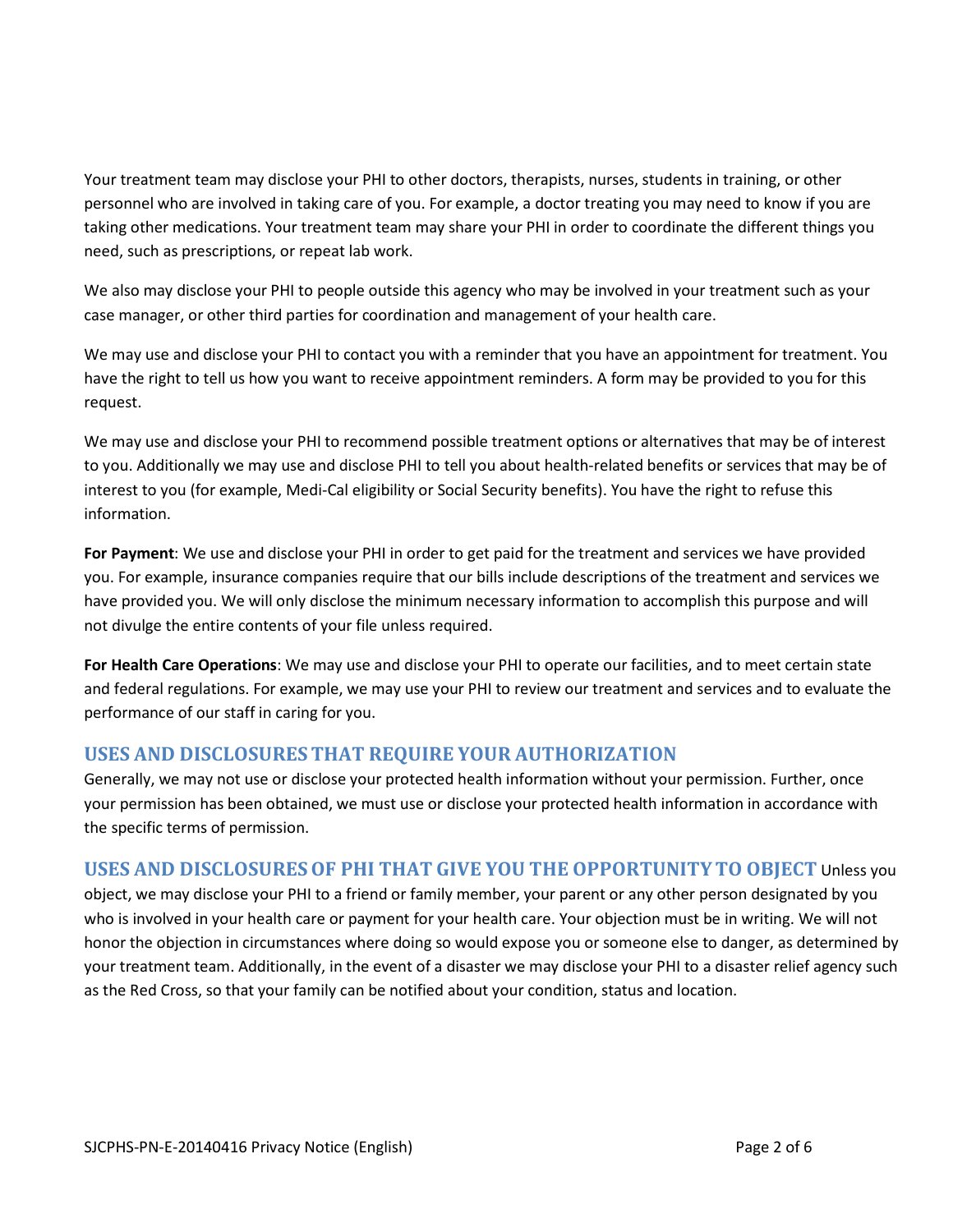### **OTHER USES AND DISCLOSURES THAT DO NOT REQUIRE YOUR AUTHORIZATION**

**Research**: We may disclose your PHI to medical researchers who request it for approved medical research projects; however, with very limited exceptions such disclosures must be cleared through a special approval process before any PHI is disclosed to the researchers, who will be required to safeguard the PHI they receive.

**As Required By Law**: We will disclose your PHI when required to do so by federal or state law.

**To Avert a Serious Threat to Health or Safety**: We may use and disclose your PHI when necessary to prevent a serious threat to your health and safety or the health and safety of the public or another person.

**Workers' Compensation**: We may disclose your PHI for workers' compensation or similar programs. These programs provide benefits for work-related injuries or illness.

**Public Health Activities**: We may disclose your PHI for public health activities, such as those aimed at preventing or controlling disease, preventing injury or disability, and reporting the abuse or neglect of children, elders and dependent adults.

**Health Oversight Activities**: We may disclose your PHI to a health oversight agency for activities authorized by law. These oversight activities are necessary for the government to monitor the health care system, government programs, and compliance with civil rights laws. Both the federal government and state departments have oversight authority over San Joaquin County regarding health services.

**Lawsuits and Disputes**: If you are involved in a lawsuit or a dispute, we may disclose your PHI in response to a court or administrative order. We may also disclose your PHI in response to a subpoena, discovery request, or other lawful process.

**Law Enforcement**: We may disclose your PHI if asked to do so by law enforcement officials in the following circumstances:

- In response to a court order, subpoena, warrant, summons or similar process;
- To identify or locate a suspect, fugitive, material witness, or missing person;
- About the victim of a crime if, under certain limited circumstances, we are unable to obtain the person's agreement;
- About a death we believe may be the result of criminal conduct;
- About criminal conduct at any of our facilities; or
- In emergency circumstances to report a crime; the location of the crime, the victim(s); or the identity, description or location of the person who committed the crime.

SJCPHS-PN-E-20140416 Privacy Notice (English) Page 3 of 6 **Specialized Governmental Functions**: In the course of National Security and Intelligence activities, we may disclose your PHI to authorized federal officials for intelligence and other national security activities authorized by law. For example, we may disclose your PHI to authorized federal officials so they may provide protection to the President of the United States, or to conduct special investigations authorized by law. We may disclose your PHI to officials in the Department of State who make decisions regarding your suitability for a security clearance or service aboard.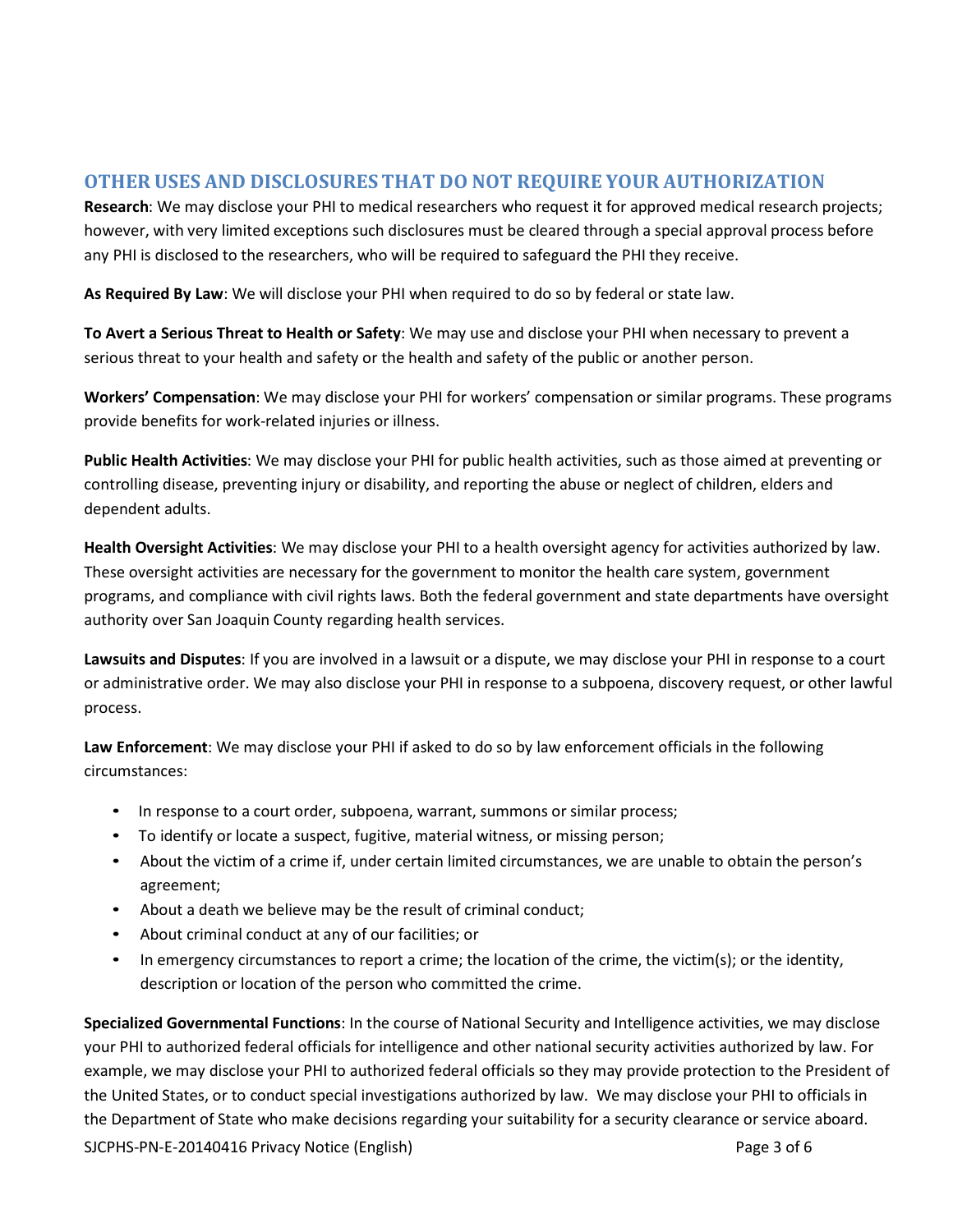If you are an inmate of a correctional institution, you lose the right outlined in this Notice. Furthermore, if you are an inmate or are in the lawful custody of a law enforcement official, we may disclose your PHI to a law enforcement official.

# **OTHER USES OF YOUR PROTECTED HEALTH CARE INFORMATION**

Other uses and disclosure of your PHI not covered by this Notice or the laws that apply to us will be made only with your written authorization. If you provide us authorization to use or disclose your PHI, you may revoke that authorization, in writing, at any time. If you revoke your authorization, we will no longer use or disclose your PHI for the reasons covered by the authorization, except that, we are unable to take back any disclosures we have already made when the authorization was in effect, and we are required to retain our records of the care that we provide to you.

#### **MINIMUM NECESSARY DISCLOSURE**

In every instance where San Joaquin County Public Health Services discloses your PHI, we will use only the minimum necessary to accomplish that purpose. Each type of disclosure will be reviewed separately to determine what the minimum necessary consists of.

# **YOUR RIGHTS REGARDING MEDICAL INFORMATION ABOUT YOU**

**Right to Inspect and Copy:** With certain exceptions, you have the right to inspect and copy your PHI from our records. To inspect and copy your PHI you must submit a request in writing to your case manager or the person in charge of your treatment. If you request a copy of your PHI, we will charge a fee for the costs of copying, mailing or other supplies associated with your request. A form will be provided to you for this request.

We may deny your request to inspect and copy your PHI. If you are denied the right to inspect and copy your PHI in our records, you may request that the Public Health Services HIPAA Privacy Officer review that decision. A form will be provided to you for this purpose.

**Right to Request an Amendment:** If you feel that your PHI in our records is incorrect or incomplete, you may ask us to amend the information. You have the right to request an amendment for as long as we keep the information. To request an amendment, you must submit a request in writing to the case manager or the person in charge of your treatment. In addition, you must tell us the reason for the amendment. Your request will become part of your record. A form will be provided to you for this purpose.

In addition, we may deny your request if you ask us to amend information that was not created by us, or is part of the information which you were not permitted to inspect and copy, or is deemed accurate and complete by your treatment team.

**Right to an Accounting of Disclosures:** With the exception of disclosures that were made for our own uses for purposes of treatment, payment and health care operations, you have the right to request a list of the disclosures we have made of your PHI. To request this list, you must submit your request in writing to your case manager or the person in charge of your treatment. A form will be provided to you for this purpose.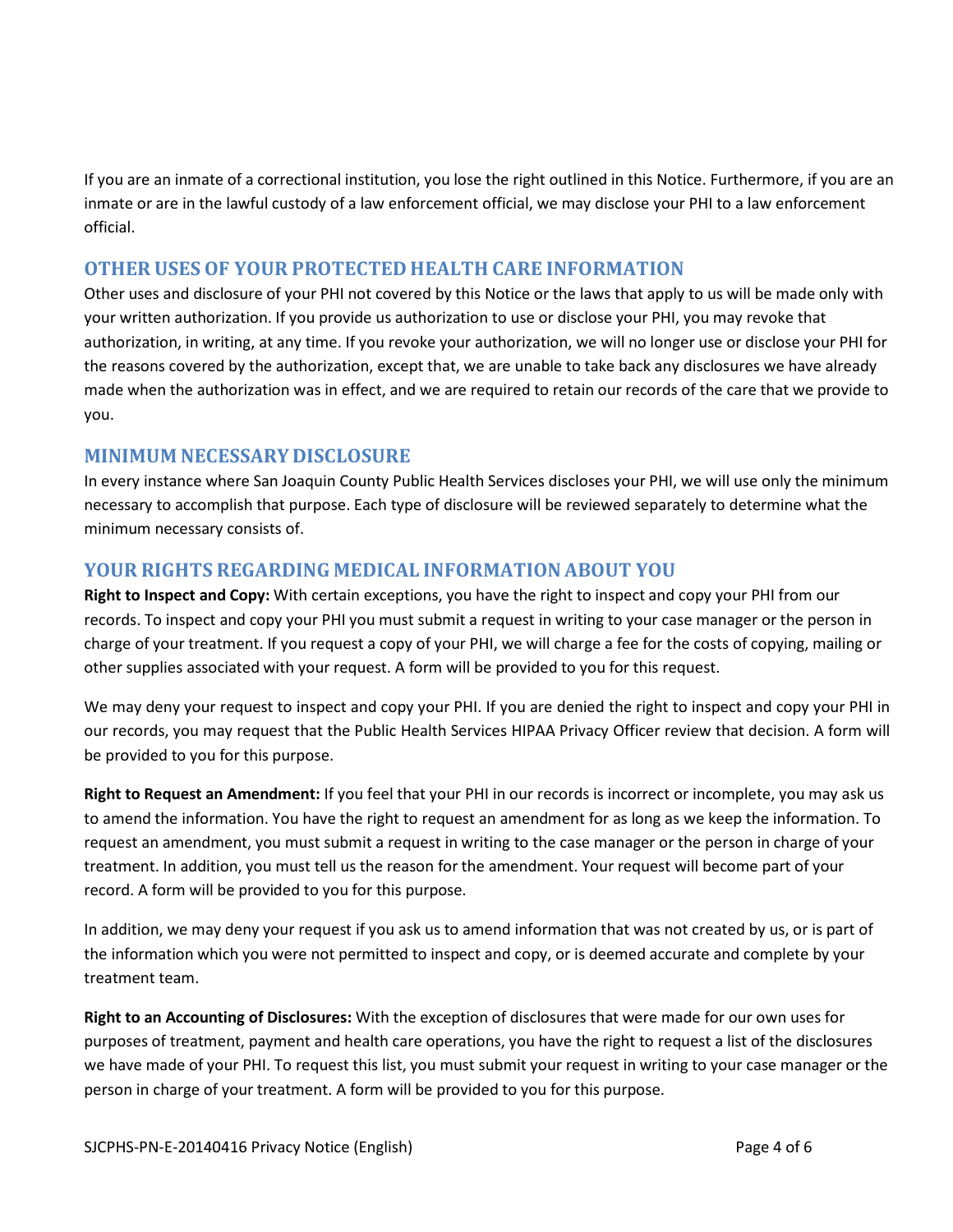Your request must state a time period, which may not be longer than six years and may not include dates before April 14, 2003. Your request should indicate how you want to receive this list. The first list you request within a 12 month period will be free. For additional lists, we may charge you for the costs of providing the list; we will notify you of the cost involved and you may choose to withdraw or modify your request at that time before any costs are incurred.

**Right to Request Restrictions:** You have the right to request that we follow additional, special restrictions when using or disclosing your PHI. We are not required to agree to your request. If we do agree, we will comply with our request unless the information is needed to provide you with emergency treatment as determined by your doctor. To request restrictions, you must make your request in writing to your case manager or the person in charge of your treatment. In your request, you must tell us what information you want to limit, the type of limitation, to whom you want the limitation to apply and for how long you want that limitation to last (for example, disclosures to your spouse). A form will be provided to you for this purpose.

**Right to Request Confidential Communications:** You have the right to request that we communicate with you about appointments or other matters related to your treatment in a specific way or at a specific location. For example, you can ask that we only contact you at work, or by mail. To request confidential communications, you must make your request in writing to your case manager or the person in charge of your treatment. A form will be provided to you for this purpose. Your request must specify how or where you wish to be contacted. We will accommodate all reasonable requests.

**Right to a Paper Copy of This Notice:** You are entitled to receive a paper copy of this Notice at any time. To obtain a paper copy of this Notice ask any staff person.

**Right to a Breach Notification:** If there is a confirmed instance of a breach of unsecured protected health information Public Health will notify the affected parties that the breach has occurred in writing or by an electronic communication. We will notify the client, or representatives, of any breach in a reasonable amount of time, not to exceed 60 days.

#### **COMPLAINTS:**

If you believe that a member of our workforce has inappropriately disclosed or used your personal health information, the Privacy Officer will investigate your claim. You also have the right to file your complaint with the Secretary of the U.S. Department of Health and Human Services within 180 days of your discovery of the incident causing your complaint.

If you file a complaint or testify, assist or participate in an investigation, a review, a proceeding or a hearing; or if you oppose any act or practice that you believe is unlawful under privacy rules regarding medical information, members of our workforce cannot intimidate, threaten, coerce, discriminate or take any other retaliatory actions against you. If you believe that any intimidating or retaliatory actions have been taken against you, please let our Privacy Officer know immediately.

SJCPHS-PN-E-20140416 Privacy Notice (English) CHENNIC CONTROLLEY Page 5 of 6 We are required to mitigate, to the extent practicable, any harmful effects to you resulting from the use or disclosure of protected health information that is in violation of applicable privacy rules and regulations.